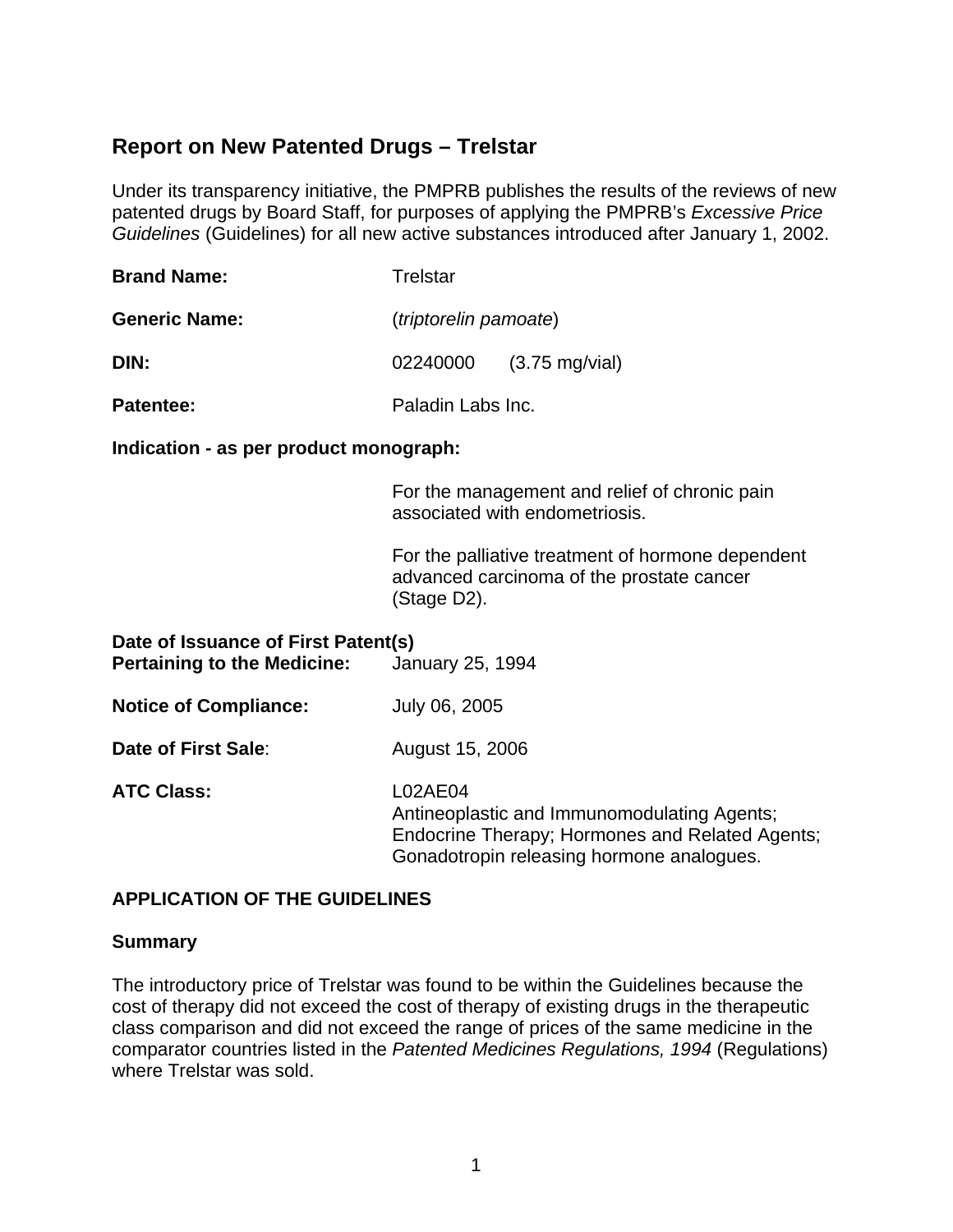### **Scientific Review**

Trelstar is a new active substance and the PMPRB's Human Drug Advisory Panel (HDAP) recommended that Trelstar be classified as a category 3 new medicine (provides moderate, little or no therapeutic over comparable medicines).

The Therapeutic Class Comparison (TCC) test of the Guidelines provides that the price of a category 3 new drug product cannot exceed the prices of other drugs that treat the same disease or condition. Comparators are generally selected from among existing drug products in the same 4th level of the World Health Organization (WHO) Anatomical Therapeutic Chemical (ATC) System that are clinically equivalent in addressing the approved indication. See the PMPRB's *Compendium of Guidelines, Policies and Procedures* for a more complete description of the Guidelines and the policies on TCCs.

The HDAP recommended Lupron Depot PFS (*leuprolide acetate*), Suprefact (*buserelin acetate*), and Zoladex (*goserelin acetate*) as comparator drug products to Trelstar. All these medications share the same  $4<sup>th</sup>$  level ATC class, are indicated for the treatment of endometriosis and prostate cancer and are considered clinically equivalent for these indications.

Eligard (*leuprolide acetate*) was not recommended as a comparator to Trelstar as it is only indicated for the treatment of advanced prostate cancer.

The Guidelines provide that the dosage recommended for comparison purposes will normally not be higher than the maximum of the usual recommended dosage. The recommended comparable dosage regimens for Trelstar and the comparable drug products were based on the respective product monographs and supported by clinical literature.

### **Price Review**

Under the Guidelines, the introductory price of a new category 3 drug product will be presumed to be excessive if it exceeds the price of all of the comparable drug products based on the TCC test, or if it exceeds the prices of the same medicine in the seven countries listed in the Regulations.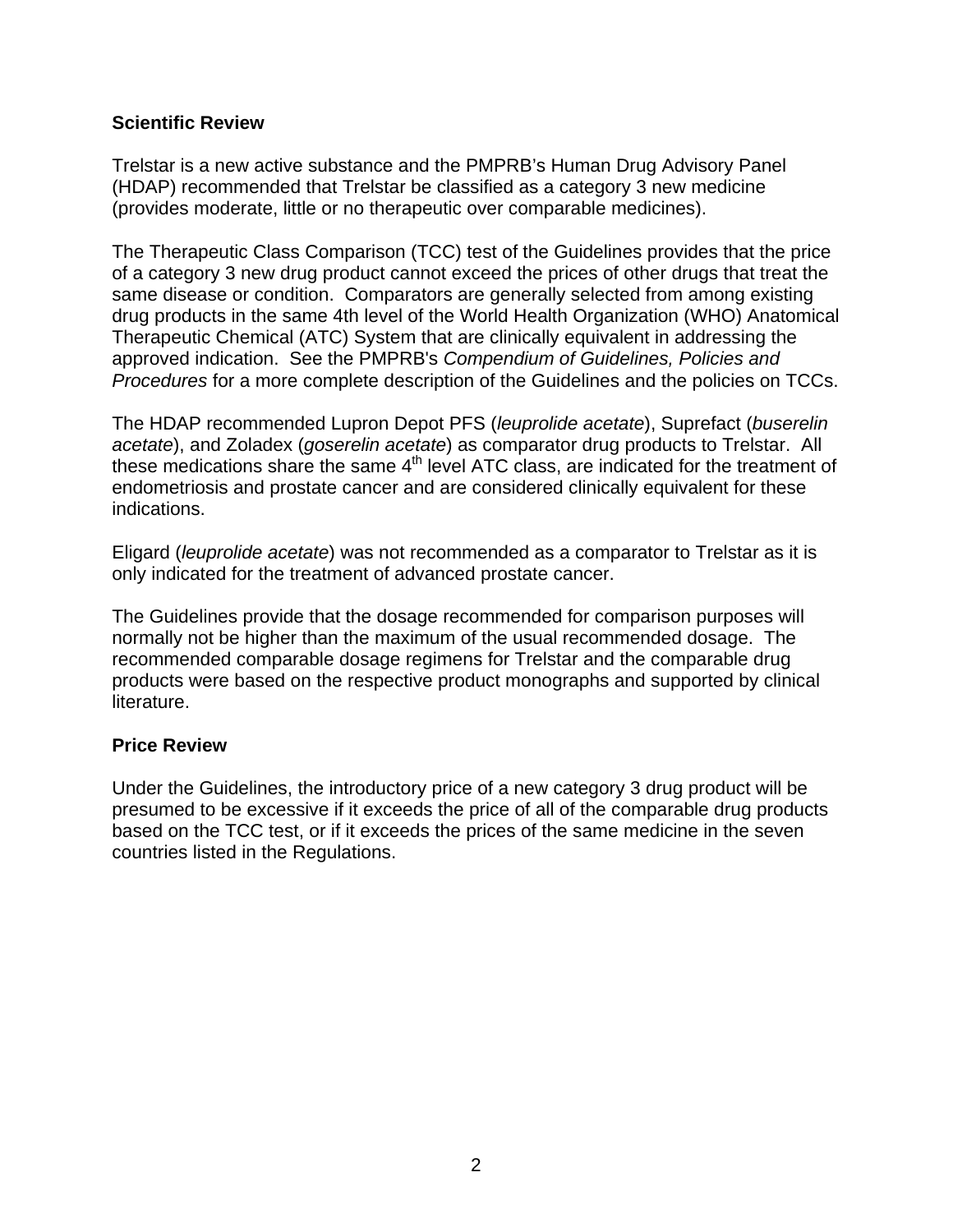The introductory price of Trelstar was within the Guidelines as the cost per treatment did not exceed the cost per treatment of the comparator medicines.

| <b>Name</b>      | <b>Strength</b>   | <b>Dosage</b><br>Regimen | <b>Unit Price</b> | Cost per<br><b>Treatment</b><br>$(4$ -week $)$ |
|------------------|-------------------|--------------------------|-------------------|------------------------------------------------|
| Trelstar         | $3.75$ mg         | 1 vial                   | $$343.5800^{(1)}$ | \$343.5800                                     |
| Lupron Depot PFS | $3.75$ mg         | 1 vial                   | $$304.5000^{(2)}$ | \$304.5000                                     |
| Lupron Depot PFS | $7.5 \text{ mg}$  | vial                     | $$387.9700^{(2)}$ | \$387.9700                                     |
| Suprefact        | mg/mL             | vial                     | $$62.8000^{(2)}$$ | \$62.8000                                      |
| <b>Zoladex</b>   | 3.6 <sub>mg</sub> | ∣ vial                   | $$381.7500^{(2)}$ | \$381.7500                                     |

### **Introductory Period (August to December 2006)**

**Sources:** 

(1) Publicly available price as per the Regulations

(2) Ontario Drug Benefit Formulary, September 27, 2005.

In 2006, Trelstar was being sold in the seven countries listed in the Regulations. In compliance with the Guidelines, the price in Canada did not exceed the range of prices in those countries; the price in Canada was second highest, above the median international price.

*Where comparators and dosage regimens are referred to in the Summary Reports, they have been selected by the HDAP for the purpose of carrying out the PMPRB's regulatory mandate, which is to review the prices of patented medicines sold in Canada to ensure that such prices are not excessive. The publication of these reports is also part of the PMPRB's commitment to make its price review process more transparent.* 

*The information contained in the PMPRB's Summary Reports should not be relied upon for any purpose other than its stated purpose and is not to be interpreted as an endorsement, recommendation or approval of any drug nor is it intended to be relied upon as a substitute for seeking appropriate advice from a qualified health care practitioner.*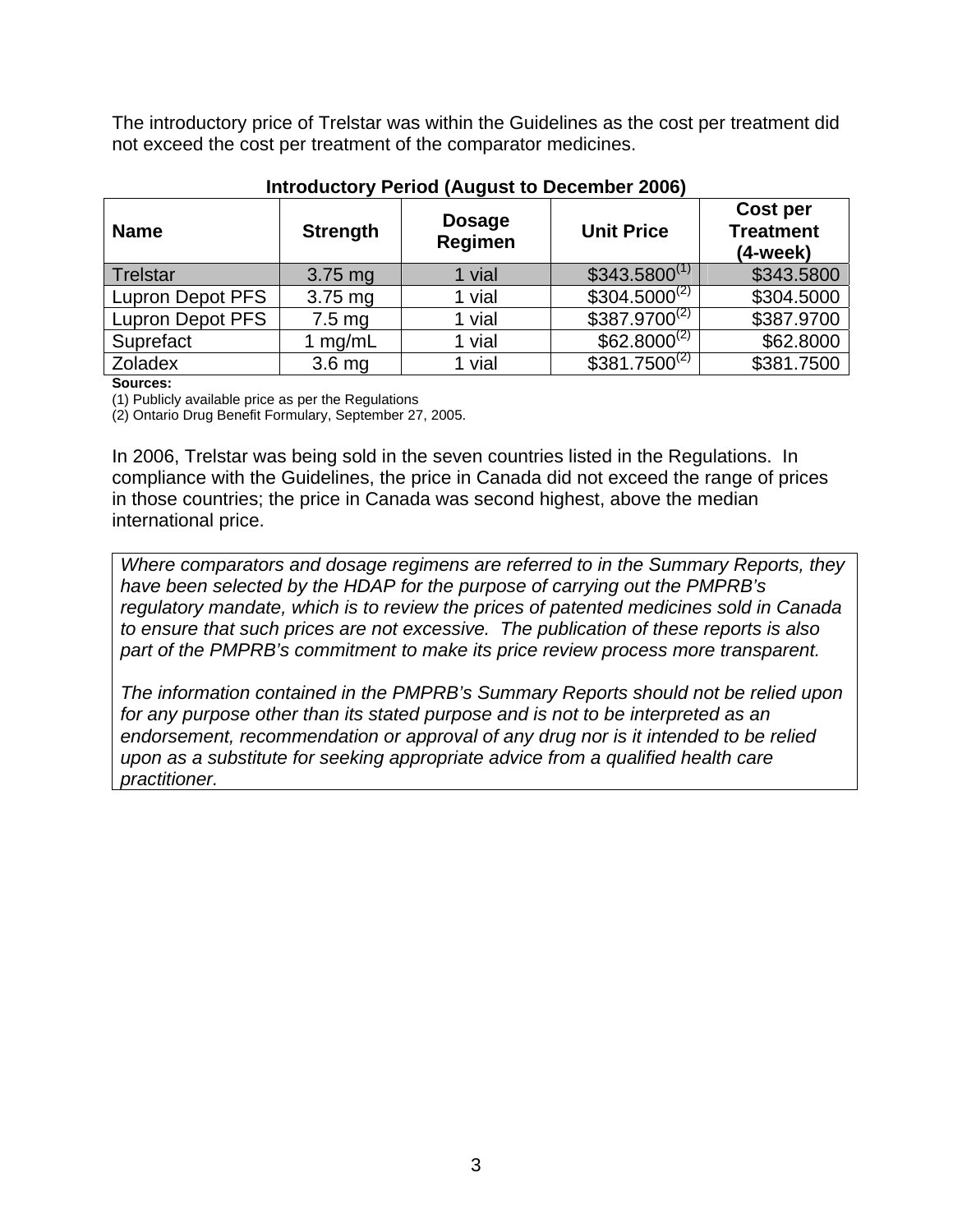## **References – Trelstar**

- 1. American College of Obstetricians and Gynecologists. Medical management of endometriosis. Int J Gynecol Obstet 2000;71:183-96.
- 2. Aus G, Abbou CC, Bolla M, *et al*. EAU guidelines on prostate cancer. Eur Urol 2005;48:546-51.
- 3. BC Cancer Agency. Systemic management of prostate cancer. http://www.bccancer.bc.ca/HPI/CancerManagementGuidelines/Genitourinary/Pro state/Management/SystemicManagementofProstateCancer/MedicalCastration.ht m (accessed November 20, 2006)
- 4. Bergqvist A, Bergh T, Hogström L, *et al*. Effects of triptorelin versus placebo on the symptoms of endometriosis. Fertil Steril 1998;69:702-8.
- 5. Boccardo F, Decensi A, Guarneri D, *et al*. Long-term results with a long-acting formulation of D-TRP-6 LH-RH in patients with prostate cancer: an Italian prostatic cancer project (P.O.N.CA.P) study. Prostate 1987;11:243-55.
- 6. Boccardo F, Decensi A, Guarneri D, *et al*. Long-acting (Depot) D-TRP-6 LH-RH (Decapeptyl) in prostate cancer. Am J Clin Oncol 1988;11(Suppl 2):S129-S131.
- 7. Botto H, Richard F, Mathieu F, *et al*. Decapeptyl in the treatment of advanced prostatic cancer: comparative study with pulpectomy. Prog Clin Biol Res 1989;303:53-60.
- 8. Canadian Cancer Society, Public Health Agency of Canada, and Statistics Canada. Canadian Cancer Statistics 2005. http://www.ncic.cancer.ca/vgn/images/portal/cit\_86751114/60/42/393678947ncic \_2005stats\_en.pdf (accessed November 14, 2006).
- 9. Cancer Care Ontario Genitourinary Disease Site Group. Maximal androgen blockade for the treatment of metastatic prostate cancer. Practice guideline report # 3-1. February 5, 2003.
- 10. Cheung T, Lo K, Lam CW, *et al*. A crossover study of triptorelin and leuprorelin acetate, Fertil Steril 2000;74:299-305.
- 11. Child TJ, Tan SL. Endometriosis. Aetiology, pathogenesis and treatment. Drugs 2001;61:1735-50.
- 12. Choktanasiri W, Boonkasemsanti W, Sittisomwong T, *et al*. Long-acting triptorelin for the treatment of endometriosis. Int J Gynecol Obstet 1996;54:237-43.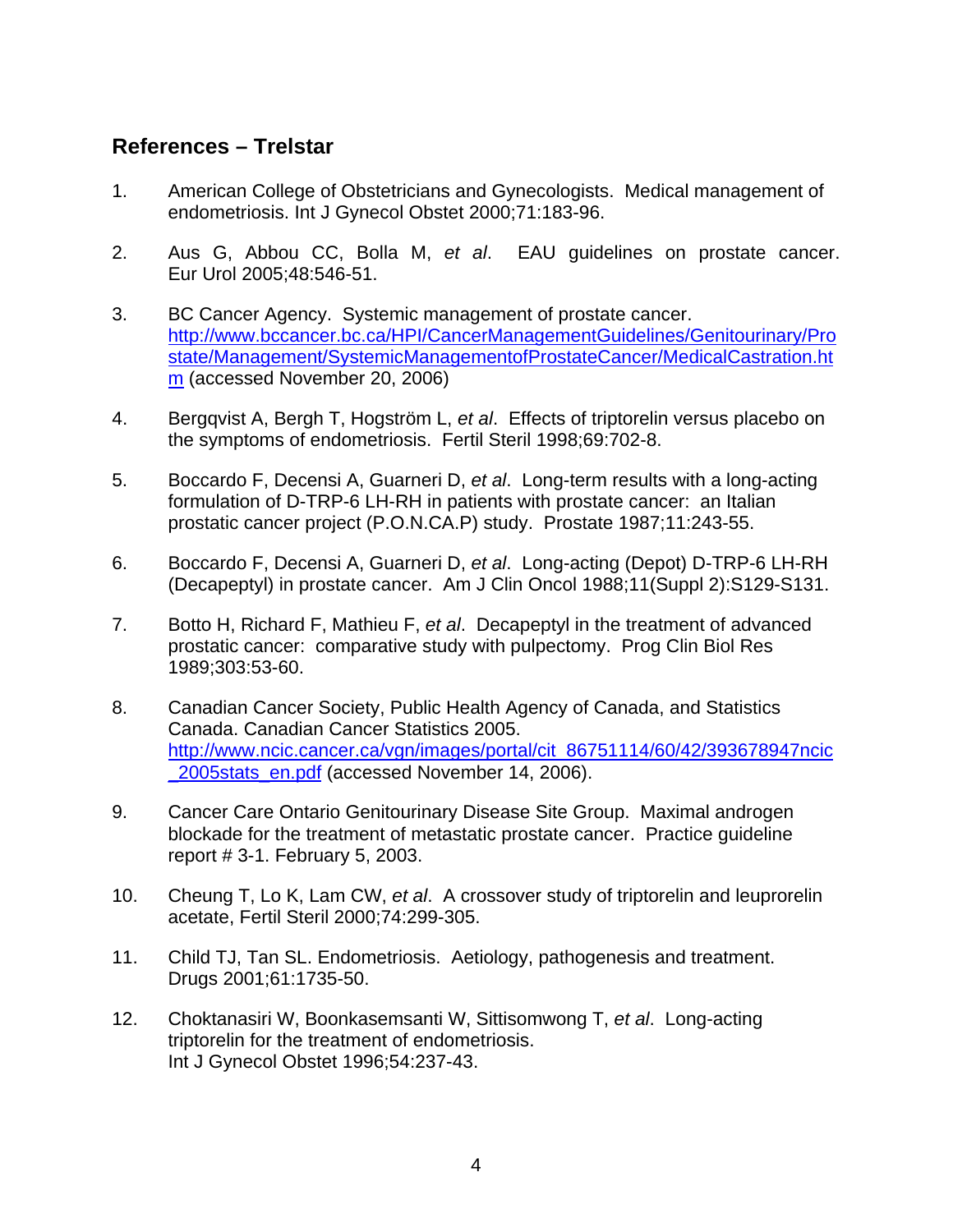- 13. Cirkel U, Ochs H, Schneider HP. A randomized, comparative trial of triptorelin depot (D-Trp<sup>6</sup>-LHRH) and danazol in the treatment of endometriosis. Eur J Obstet Gynecol Reprod Biol 1995;59:61-9.
- 14. Davis CJ, McMillan L. Pain in endometriosis : effectiveness of medical and surgical management. Curr Opin Obstet Gynecol 2003;15:507-12.
- 15. De Sy WA, De Meyer JM, Casselman J, *et al*. A comparative study of a long acting luteinizing hormone releasing hormone agonist (decapeptyl) and orchiectomy in the treatment of advanced prostatic cancer. Acta Urol Belg 1986;54:221-9.
- 16. Dimopoulos MA, Kiamouris C, Gika D, *et al*. Combination of LHRH analog with somatostatin analog and dexamethasone versus chemotherapy in hormonerefractory prostate cancer: a randomized phase II study. Urology 2004;63:120-5.
- 17. Donnez J, Dewart PJ, Hedon B, *et al*. Equivalence of the 3-month and 28-day formulations of triptorelin with regard to achievement and maintenance of medical castration in women with endometriosis. Fertil Steril 2004;81:297-304.
- 18. ESMO Guideline Task Force. ESMO minimum clinical recommendations for diagnosis, treatment and follow-up of prostate cancer. Ann Oncol 2005;16 (suppl 1):i34-6.
- 19. Garcia-Velasco JA, Quea G. Medical treatment of endometriosis. Minerva Ginecol 2005;57:249-55.
- 20. Gilliland GB. Endometriosis. In: Gray J, ed. Therapeutic Choices. 4<sup>th</sup> ed. Ottawa, ON: Canadian Pharmacists Association; 2003:763-73.
- 21. Giuliani L, Barreca T, Giberti C, *et al*. Treatment of prostatic cancer with a depot form of a luteinizing hormone-releasing hormone analogue. Eur Urol 1986;12:390-4.
- 22. Hedlund PO, Ala-Opas M, Brekkan E, *et al*. Parenteral estrogen versus combined androgen deprivation in the treatment of metastatic prostatic cancer. Scand J Urol Nephrol 2002;36:405-13.
- 23. Hedlund PO, Henriksson P. Parenteral estrogen versus total androgen ablation in the treatment of advanced prostate carcinoma: effects on overall survival and cardiovascular mortality. Urology 2000;55:328-33.
- 24. Heyns CF, Simonin MP, Grosgurin P, *et al*. Comparative efficacy of triptorelin pamoate and leuprolide acetate in men with advanced prostate cancer. BJU Int 2003;92:226-31.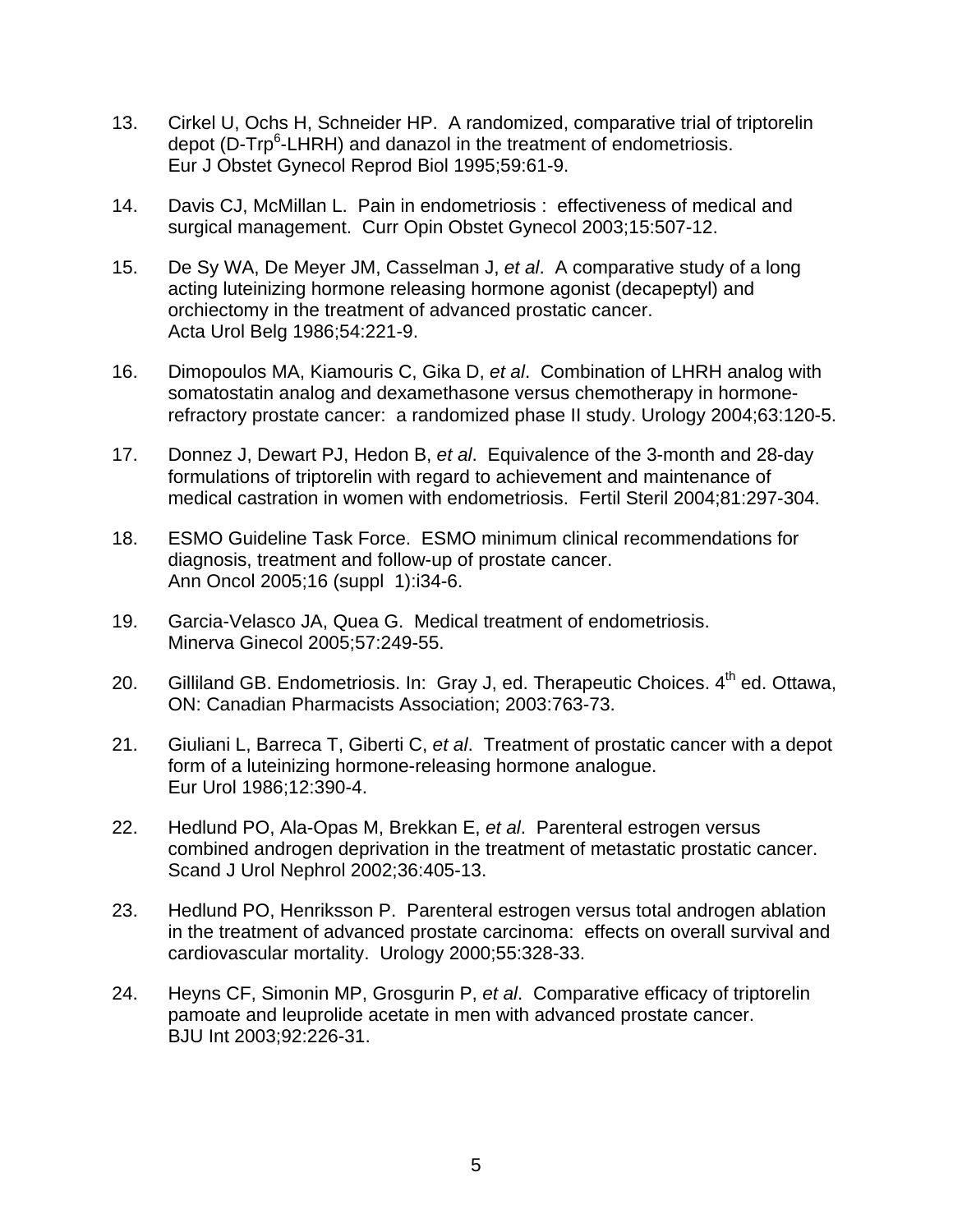- 25. Jacobi GH, Wenderoth UK, Ehrenthal W, *et al*. Endocrine and clinical evaluation of 107 patients with advanced prostatic carcinoma under long-term pernasal buserelin or intramuscular Decapeptyl depot treatment. Am J Clin Oncol 1988;11 (Suppl 1):S36-S43.
- 26. Kuhn JM, Abourachid H, Brucher P, *et al*. A randomized comparison of the clinical and hormonal effects of two GnRH agonists in patients with prostate cancer. Eur Urol 1997;32:397-403.
- 27. Labrie F, Dupont A, Cusan L, *et al*. Combination therapy with flutamide and castration (LHRH agonist or orchiectomy) in previously untreated patients with clinical stage D2 prostate cancer: today's therapy of choice. J Steroid Biochem 1988;30:107-117.
- 28. Labrie F, Dupont A, Cusan L, *et al*. Major advantages of "early" administration of endocrine combination therapy in advanced prostate cancer. Clin Invest Med 1993;16:493-8.
- 29. Labrie F, Dupont A, Giguere M, *et al*. Advantages of the combination therapy in previously untreated and treated patients with advanced prostate cancer. J Steroid Biochem 1986;25:877-83.
- 30. Loblaw DA, Mendelson DS, Talcott JA, *et al*. American Society of Clinical Oncology recommendations for the initial hormonal management of androgensensitive metastatic, recurrent, or progressive prostate cancer. J Clin Oncol 2004;22:2927-41.
- 31. National Comprehensive Cancer Network. Prostate Cancer. V.2.2005.
- 32. Olive DL, Pritts EA. Treatment of endometriosis. N Engl J Med 2001;345:266-75.
- 33. Olive DL. Optimizing gonadotropin-releasing hormone agonist therapy in women with endometriosis. Treat Endocrinol 2004;3:83-9.
- 34. Parmar H, Edwards L, Phillips RH, *et al*. Orchiectomy versus long-acting D-Trp-6-LHRH in advanced prostatic cancer. Br J Urol 1987;59:248-54.
- 35. Parmar H, Lightman SL, Allen L, *et al*. Randomised controlled study of orchidectomy vs long-acting D-TRP-6-LHRH microcapsules in advanced prostatic carcinoma. Lancet 1985;2:1201-5.
- 36. Prentice A, Deary AJ, Goldbeck-Wood S, *et al*. Gonadotrophin-releasing hormone analogues for pain associated with endometriosis. Cochrane Database of Systemic Reviews 1999, Issue 2. Art. No.: CD000346. DOI: 10.1002/14651858.CD000346.pub2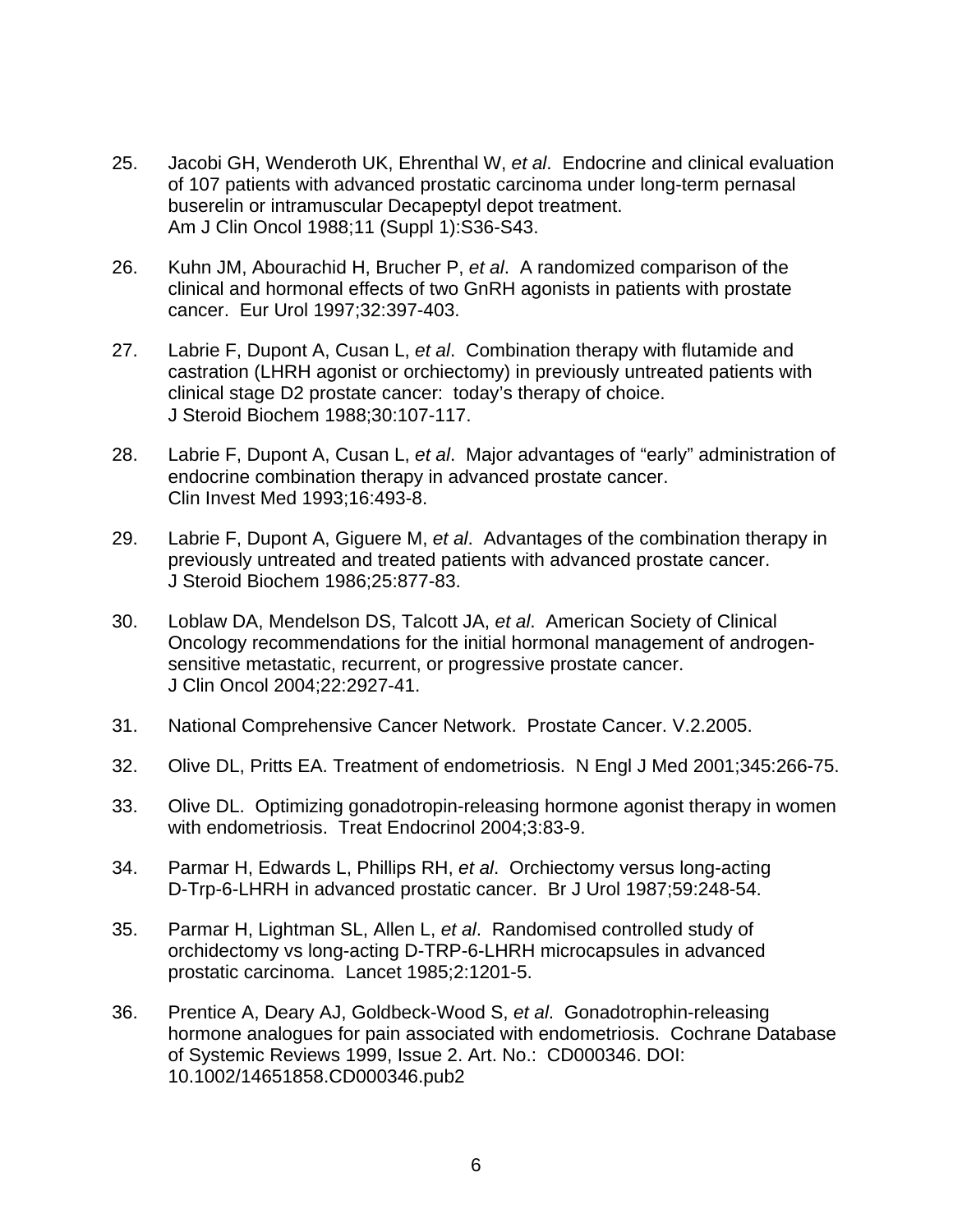- 37. Product Monograph of Anandron. CPS electronic version 2005.
- 38. Product Monograph of Androcur. CPS electronic version 2005.
- 39. Product Monograph of Casodex. CPS electronic version 2005.
- 40. Product Monograph of Cyclomen. CPS electronic version 2005.
- 41. Product Monograph of Eligard. CPS electronic version 2005.
- 42. Product Monograph of Euflex. CPS electronic version 2005.
- 43. Product Monograph of Lupron. CPS electronic version 2005.
- 44. Product Monograph of Lupron for endometriosis. CPS electronic version 2005.
- 45. Product Monograph of Megace. CPS electronic version 2005.
- 46. Product Monograph of Superfact and Superfact Depot. CPS electronic version 2005.
- 47. Product Monograph of Synarel. CPS electronic version 2005.
- 48. Product Monograph of Trelstar (triptorelin for injectable suspension). Pharmacia Canada Inc. Mississauga, Ontario. May 30, 2002.
- 49. Product Monograph of Zoladex and Zoladex LA. CPS electronic version 2005.
- 50. Sciarra A, Di Silverio F. Effect of nonsteroidal antiandrogen monotherapy versus castration therapy on neuroendocrine differentiation in prostate carcinoma. Urology 2004;63:523-7.
- 51. Tortorice PV. Prostate cancer. In: Schumock GT, Brundage DM, Richardson MM, *et al.* eds. Pharmacotherapy self-assessment program, 5<sup>th</sup> ed. Hematology and oncology. Kansas City, MO: American College of Clinical Pharmacy, 2006:123-44.
- 52. Wong AY, Tang L. An open and randomized study comparing the efficacy of standard danazol and modified triptorelin regimens for postoperative disease management of moderate to severe endometriosis. Fertil Steril 2004;81:1522-7.
- 53. Wood L, Wilke D, Rendon R, *et al*. Guidelines for the management of prostate cancer. Genitourinary Cancer Site Team, Cancer Care Nova Scotia, 2005.